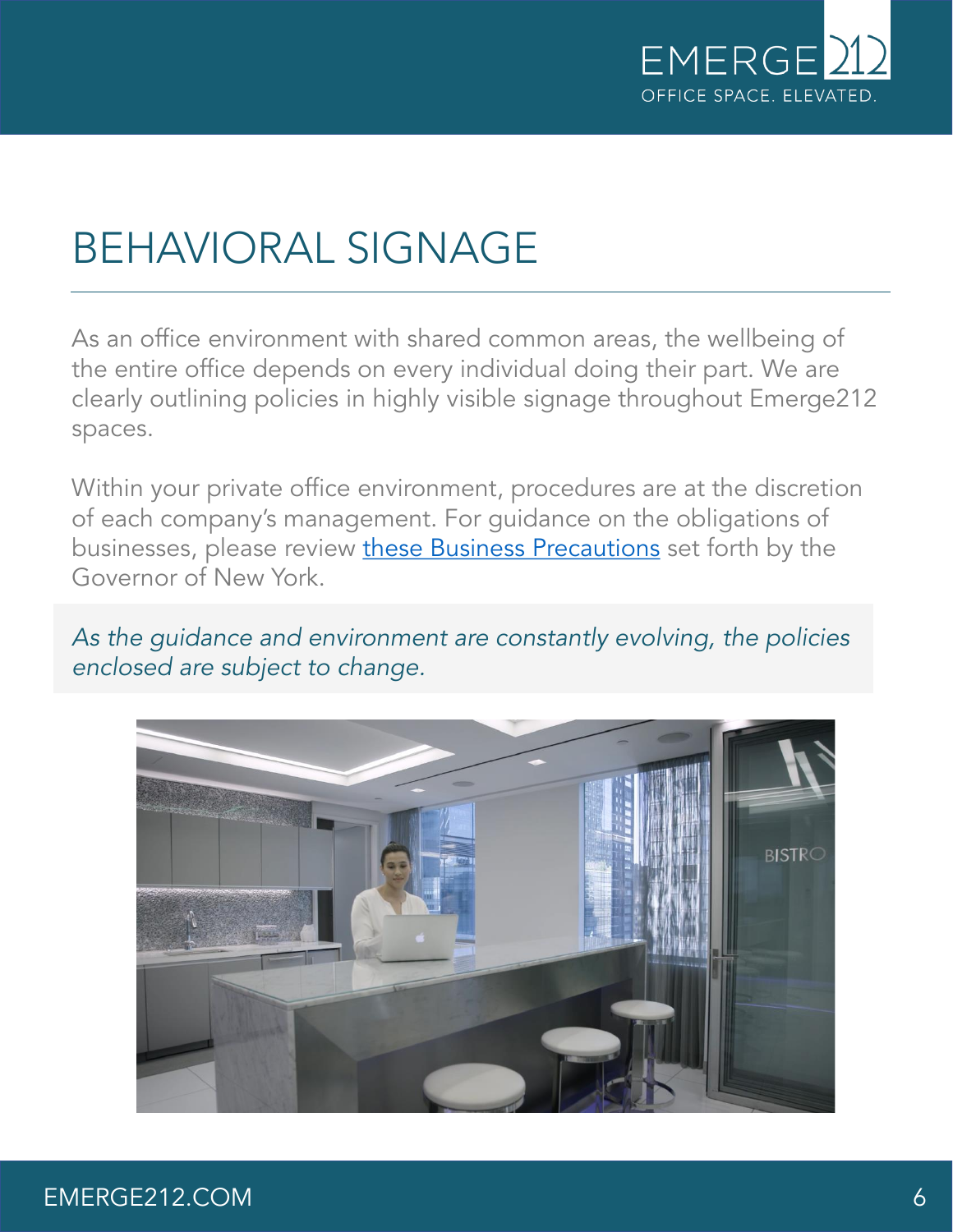

## GENERAL/RECEPTION GUIDELINES

- Maintain at least 6 feet of space between one another
- Wear masks in common areas; gloves are recommended
- Adhere to the signage found throughout the space
- To observe the CDC's social distancing guidelines, guests will be placed immediately into your scheduled conference room or escorted to your office
- Phone calls in hallways and common areas are not permitted
- You are encouraged to open packages immediately, with the use of gloves, and discard boxes by the freight
- Take note of certain hallways that are designated as one-way
- **When washing hands is not possible, make use of complimentary** hand sanitizer located throughout the space

Health Guidelines per the CDC

- Avoid touching your eyes, nose, and mouth
- Wash your hands often with soap and water for at least 20 seconds
- Stay home when you are sick
- **EX** Seek medical attention if you exhibit any early signs and symptoms of COVID-19 including fever, dry cough, or shortness of breath

*As the guidance and environment are constantly evolving, the policies enclosed are subject to change.* 

### EMERGE212.COM 7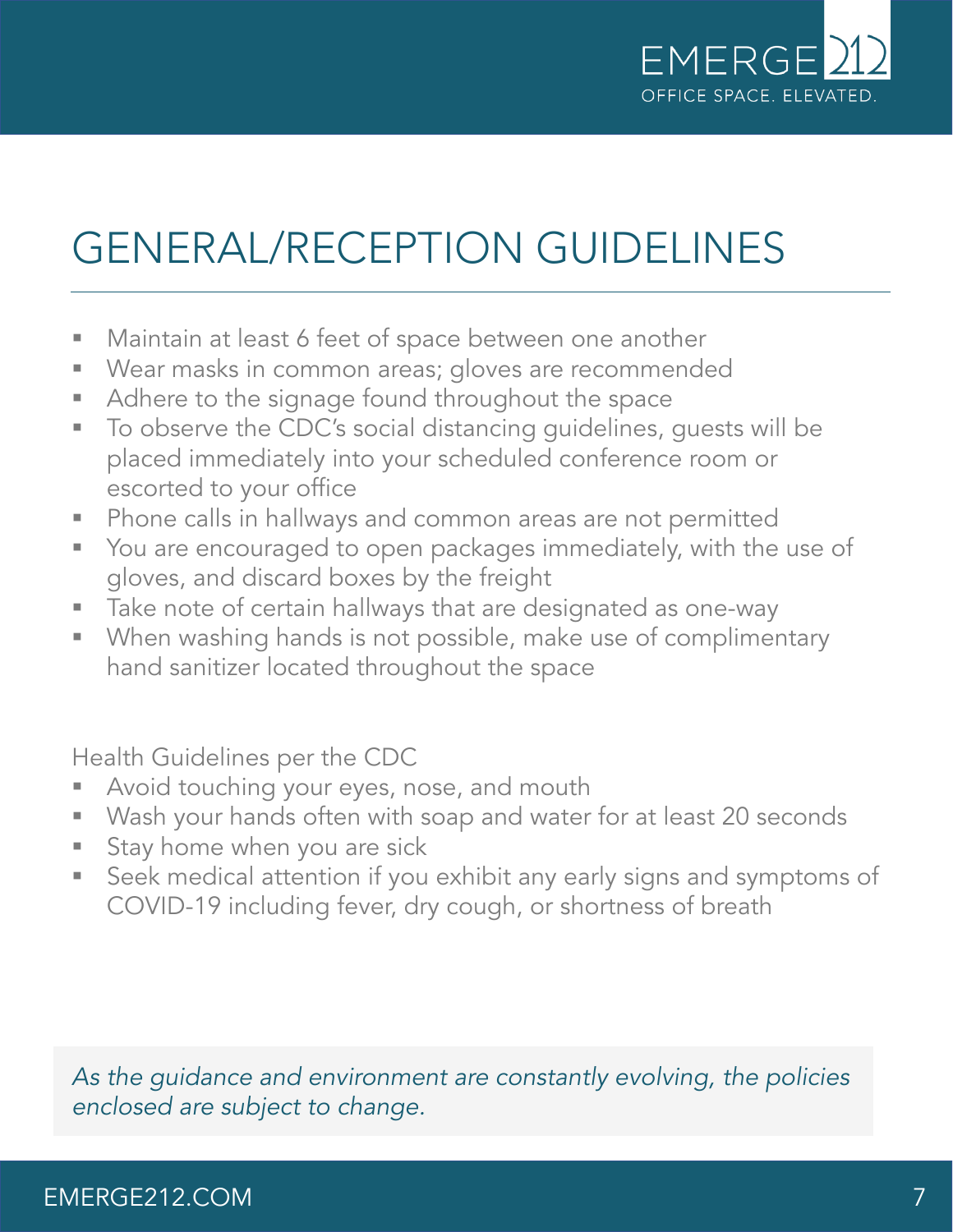

# CAFÉ GUIDELINES

- Adhere to capacity limitations posted outside each café
- Wash hands thoroughly before and after using the café
- **Place dishes immediately in dishwasher**
- **E** If dishwasher is full or in-use, wash dishes and take with you
- Use of masks is required in all common areas; gloves are recommended

### MEETING ROOM GUIDELINES

- **EXP** Discard of all belongings, recycling, trash appropriately after each meeting in the bins provided
- Chairs have been consciously removed and spaced to respect social distancing guidelines; please do not adjust
- Clients are encouraged to make use of cleaning supplies in all meeting rooms
- **There is a mandatory 15-minute grace period between all meetings** for Emerge212 staff to disinfect spaces

*As the guidance and environment are constantly evolving, the policies enclosed are subject to change.* 

#### EMERGE212.COM 8